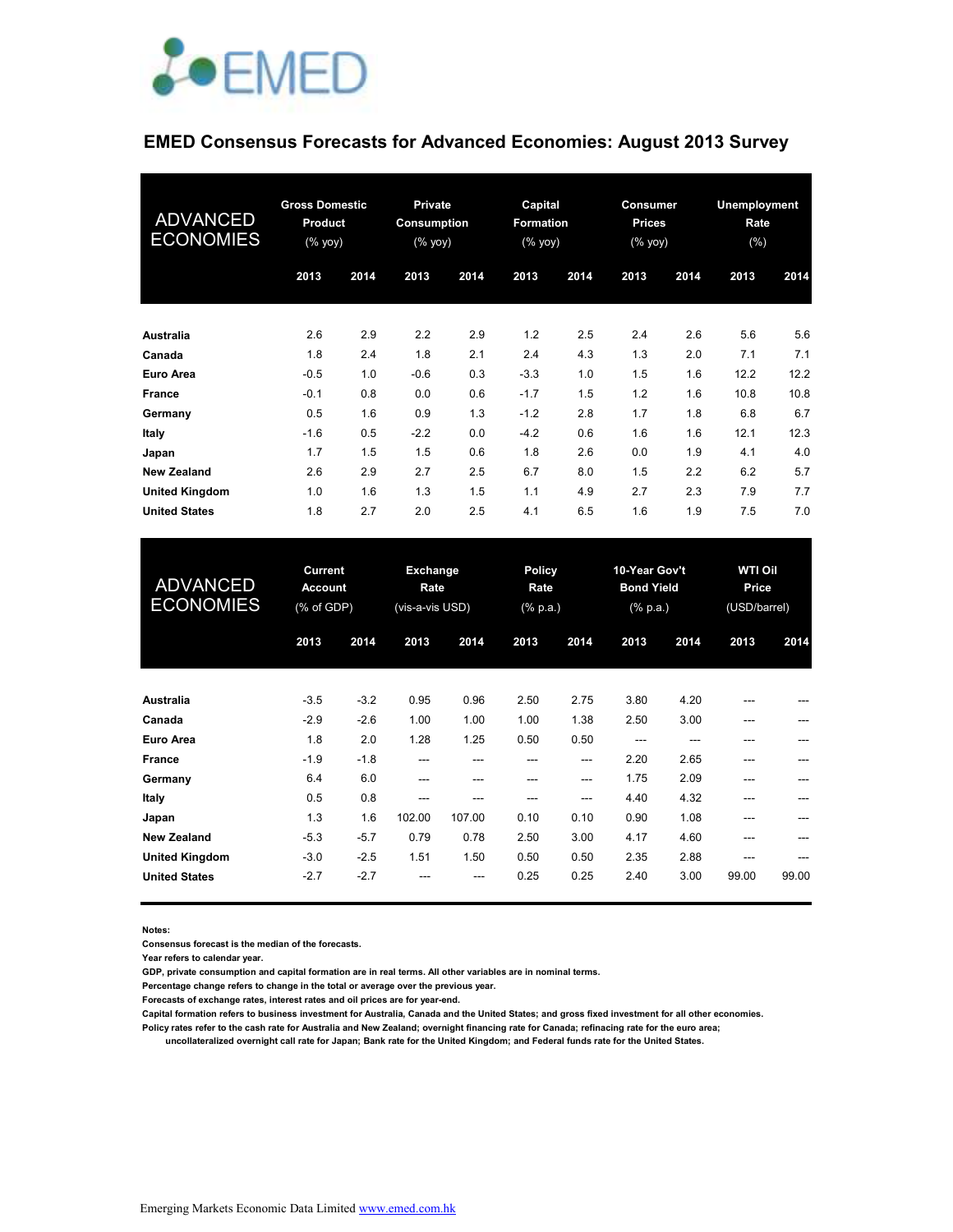

#### **EMED Consensus Forecasts for Emerging Markets: August 2013 Survey**

|                       | <b>Gross Domestic</b> |      | Private     |      | Fixed      |      | Consumer      |      | Unemployment      |      |
|-----------------------|-----------------------|------|-------------|------|------------|------|---------------|------|-------------------|------|
| <b>EMERGING</b>       | Product               |      | Consumption |      | Investment |      | <b>Prices</b> |      | Rate              |      |
| <b>MARKETS</b>        | (% yoy)               |      | (% yoy)     |      | (% yoy)    |      | (% yoy)       |      | (%)               |      |
|                       | 2013                  | 2014 | 2013        | 2014 | 2013       | 2014 | 2013          | 2014 | 2013              | 2014 |
|                       |                       |      |             |      |            |      |               |      |                   |      |
| Argentina             | 3.0                   | 3.0  | 3.7         | 3.0  | 2.8        | 3.2  | 11.3          | 13.1 | 7.3               | 7.6  |
| <b>Brazil</b>         | 2.8                   | 3.5  | 2.8         | 3.4  | 5.1        | 4.5  | 5.9           | 5.8  | 5.5               | 5.4  |
| Chile                 | 4.5                   | 4.7  | 5.1         | 4.7  | 6.4        | 4.5  | 2.6           | 3.2  | 6.5               | 6.4  |
| China                 | 7.6                   | 7.5  | 8.3         | 8.6  | 7.7        | 7.5  | 2.8           | 3.4  | 4.1               | 4.1  |
| Colombia              | 4.1                   | 4.5  | 4.5         | 4.8  | 8.0        | 10.3 | 2.7           | 3.1  | 10.1              | 10.0 |
| <b>Czech Republic</b> | $-0.5$                | 1.7  | 0.0         | 1.5  | $-1.9$     | 2.4  | 1.7           | 1.7  | 7.7               | 8.0  |
| <b>Hong Kong</b>      | 3.0                   | 3.8  | 4.1         | 4.0  | 3.1        | 5.4  | 4.0           | 3.7  | 3.5               | 3.3  |
| Hungary               | 0.4                   | 1.5  | 0.2         | 1.1  | $-2.0$     | 2.0  | 2.5           | 3.0  | 11.0              | 10.7 |
| India                 | 5.6                   | 6.3  | 5.9         | 6.6  | 5.3        | 6.0  | 7.0           | 6.6  | $\qquad \qquad -$ | ---  |
| Indonesia             | 6.0                   | 6.3  | 5.2         | 5.3  | 7.0        | 7.4  | 6.0           | 5.4  | 6.2               | 6.0  |
| <b>Malaysia</b>       | 4.9                   | 5.2  | 6.6         | 5.5  | 9.3        | 8.0  | 2.0           | 2.5  | 3.1               | 3.1  |
| Mexico                | 2.9                   | 4.0  | 2.8         | 4.0  | 4.2        | 5.8  | 3.8           | 3.6  | 4.8               | 4.5  |
| <b>Philippines</b>    | 6.0                   | 6.1  | 5.6         | 5.7  | 10.1       | 8.2  | 3.1           | 3.9  | 7.0               | 6.8  |
| Poland                | 1.1                   | 2.4  | 0.5         | 2.0  | $-1.5$     | 2.2  | 1.2           | 2.0  | 12.7              | 11.7 |
| Russia                | 3.0                   | 3.6  | 4.1         | 4.9  | 4.7        | 6.3  | 6.4           | 6.0  | 5.8               | 5.7  |
| Singapore             | 2.3                   | 3.7  | 2.4         | 3.4  | 3.8        | 5.3  | 3.4           | 3.2  | 2.0               | 2.0  |
| <b>South Korea</b>    | 2.5                   | 3.6  | 2.0         | 2.8  | 2.0        | 3.5  | 1.8           | 2.5  | 3.3               | 3.3  |
| Taiwan                | 2.7                   | 3.7  | 1.5         | 2.4  | 4.1        | 4.0  | 1.3           | 1.9  | 4.2               | 4.1  |
| <b>Thailand</b>       | 4.5                   | 5.0  | 4.0         | 4.3  | 5.1        | 7.0  | 2.9           | 3.0  | 0.8               | 0.8  |
| Turkey                | 3.5                   | 4.5  | 3.0         | 4.1  | 4.1        | 7.4  | 7.0           | 6.2  | 9.2               | 8.9  |

|                       | Money     |      | <b>Merchandise</b>         |      | <b>Merchandise</b>                                                 |      | Current        |        | Exchange        |      |
|-----------------------|-----------|------|----------------------------|------|--------------------------------------------------------------------|------|----------------|--------|-----------------|------|
| <b>EMERGING</b>       | Supply M2 |      | <b>Exports</b>             |      | Imports                                                            |      | <b>Account</b> |        | Rate            |      |
| <b>MARKETS</b>        | (% yoy)   |      | $(% \overline{y})$ (% yoy) |      | $(% \mathsf{Y}^{\prime }\mathsf{Y}^{\prime }\mathsf{Y}^{\prime })$ |      | (% of GDP)     |        | (vis-a-vis USD) |      |
|                       | 2013      | 2014 | 2013                       | 2014 | 2013                                                               | 2014 | 2013           | 2014   | 2013            | 2014 |
|                       |           |      |                            |      |                                                                    |      |                |        |                 |      |
| Argentina             | 28.8      | 25.5 | 6.6                        | 4.5  | 7.7                                                                | 6.0  | $-0.1$         | $-0.3$ | 5.80            | 6.90 |
| <b>Brazil</b>         | 13.0      | 13.0 | 3.3                        | 5.3  | 6.1                                                                | 6.8  | $-3.1$         | $-3.0$ | 2.09            | 2.11 |
| Chile                 | 12.2      | 13.8 | 5.8                        | 5.5  | 6.8                                                                | 5.2  | $-4.0$         | $-3.8$ | 500             | 503  |
| China                 | 13.5      | 12.6 | 8.9                        | 7.8  | 7.9                                                                | 8.6  | 2.6            | 2.4    | 6.10            | 6.00 |
| Colombia              | 14.7      | 14.5 | 6.4                        | 7.7  | 6.7                                                                | 10.1 | $-3.1$         | $-3.5$ | 1875            | 1885 |
| <b>Czech Republic</b> | ---       | ---  | 1.2                        | 5.8  | 1.2                                                                | 5.1  | $-2.1$         | $-2.2$ | 20.6            | 20.2 |
| <b>Hong Kong</b>      | 8.0       | 8.0  | 5.7                        | 7.6  | 6.4                                                                | 7.9  | 2.2            | 2.4    | 7.78            | 7.79 |
| Hungary               | 4.3       | 5.5  | 1.8                        | 4.2  | 2.3                                                                | 4.9  | 1.9            | 2.0    | 235             | 234  |
| India                 | 15.0      | 16.5 | 10.0                       | 13.1 | 9.4                                                                | 12.5 | $-4.1$         | $-3.7$ | 56.0            | 54.1 |
| Indonesia             | 13.0      | 11.2 | 6.7                        | 8.7  | 6.3                                                                | 10.0 | $-2.2$         | $-2.0$ | 9850            | 9800 |
| Malaysia              | 9.6       | 10.0 | 2.6                        | 9.4  | 6.0                                                                | 9.7  | 6.0            | 5.6    | 3.05            | 3.07 |
| Mexico                | 11.2      | 12.5 | 4.9                        | 8.0  | 5.4                                                                | 6.9  | $-1.2$         | $-1.4$ | 12.5            | 12.3 |
| <b>Philippines</b>    | 9.7       | 10.0 | 5.0                        | 7.8  | 6.5                                                                | 7.9  | 2.7            | 2.4    | 41.5            | 41.2 |
| Poland                | 5.7       | 7.9  | 2.8                        | 4.8  | 0.1                                                                | 5.3  | $-2.6$         | $-3.0$ | 3.33            | 3.30 |
| Russia                | 12.3      | 14.0 | 1.7                        | 3.1  | 7.5                                                                | 7.3  | 2.8            | 1.6    | 32.0            | 32.6 |
| Singapore             | 8.0       | 6.9  | 3.0                        | 5.1  | 2.6                                                                | 4.7  | 17.3           | 17.5   | 1.24            | 1.23 |
| South Korea           | 6.8       | 7.4  | 4.4                        | 6.0  | 4.2                                                                | 6.2  | 3.0            | 2.7    | 1110            | 1100 |
| Taiwan                | 4.7       | 5.5  | 4.5                        | 6.6  | 4.3                                                                | 7.5  | 9.0            | 8.4    | 29.8            | 29.5 |
| <b>Thailand</b>       | 10.5      | 10.0 | 6.1                        | 8.2  | 7.3                                                                | 7.5  | 1.0            | 1.0    | 30.4            | 30.0 |
| Turkey                | 13.6      | 15.5 | 6.8                        | 6.4  | 6.3                                                                | 6.8  | $-6.8$         | $-6.8$ | 1.90            | 1.93 |
|                       |           |      |                            |      |                                                                    |      |                |        |                 |      |

**Notes:** 

**Consensus forecast is the median of the forecasts.**

**Year refers to calendar year except for India for which fiscal year (April to March) is used. GDP, private consumption and fixed investment are in real terms. All other variables are in nominal terms.**

**Percentage change refers to change in the total or average over the previous year, except for money supply growth which is** 

 **based on year-end figures.**

**Forecasts of exchange rates and interest rates are for year-end.**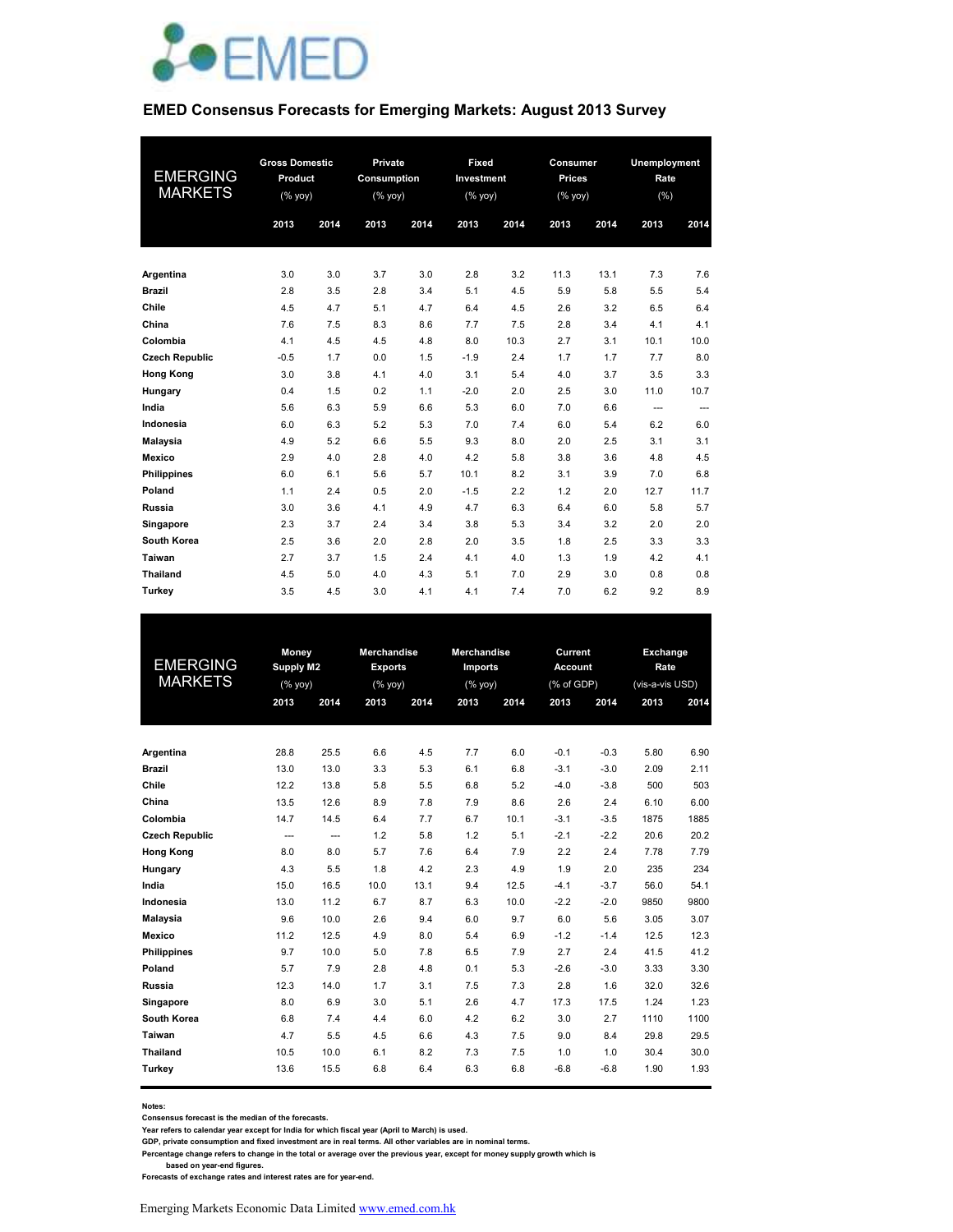

# **EMED Consensus Forecasts for the United States: August 2013 Survey**

| <b>UNITED STATES</b>                       | <b>Gross Domestic</b><br>Product<br>(% yoy) |            | Consumer<br>Prices<br><b>UNITED STATES</b><br>(% yoy) |            | <b>Gross Domestic</b><br>Product<br>(% yoy) | <b>Consumer</b><br>Prices<br>(% yoy) |            |            |            |
|--------------------------------------------|---------------------------------------------|------------|-------------------------------------------------------|------------|---------------------------------------------|--------------------------------------|------------|------------|------------|
|                                            | 2013                                        | 2014       | 2013                                                  | 2014       |                                             | 2013                                 | 2014       | 2013       | 2014       |
|                                            |                                             |            |                                                       |            |                                             |                                      |            |            |            |
| <b>ABN AMRO</b><br><b>Action Economics</b> | 1.8<br>1.4                                  | 3.2<br>2.6 | 1.4<br>1.6                                            | 1.8<br>2.2 | <b>ITOCHU</b> Institute<br><b>KBC</b>       | 1.7<br>1.9                           | 2.4<br>2.7 | 1.5<br>1.3 | 1.6<br>1.9 |
|                                            | 1.7                                         | 2.8        | 1.5                                                   | 1.5        | <b>Mesirow Financial</b>                    | 1.8                                  | 2.4        | 1.5        | 1.5        |
| <b>AIB Global Treasury</b>                 | 1.8                                         | 2.4        | 1.6                                                   | 2.0        |                                             | 1.8                                  | 3.3        | 1.5        | 1.9        |
| Allianz<br>Asiya Investments               | 1.4                                         | 2.8        | 1.6                                                   | 2.0        | <b>Moody's Analytics</b><br>Morgan Keegan   | 2.1                                  | 2.5        | 2.1        | 2.1        |
| <b>Bank Julius Baer</b>                    | 1.8                                         | 2.4        | 1.6                                                   | 1.9        | <b>Mortgage Bankers Association</b>         | 2.2                                  | 2.4        | 1.9        | 2.1        |
| <b>Bank of Ireland</b>                     | 1.7                                         | 2.7        | 1.5                                                   | 1.8        | <b>NAR</b>                                  | 2.1                                  | 3.0        | 2.3        | 3.4        |
| <b>Barclays Capital</b>                    | 1.4                                         | 2.3        | 1.6                                                   | 2.3        | <b>National Bank of Canada</b>              | 1.8                                  | 2.7        | 1.3        | 1.7        |
| BayernLB                                   | 1.5                                         | 2.5        | 1.6                                                   | 2.0        | <b>Natixis</b>                              | 1.5                                  | 2.3        | 1.6        | 2.1        |
| <b>BBVA</b>                                | 1.8                                         | 2.3        | 1.6                                                   | 2.3        | <b>NIESR</b>                                | 1.7                                  | 2.4        | 1.0        | 1.7        |
| <b>BHF Bank</b>                            | 1.5                                         | 2.7        | 1.5                                                   | 1.9        | <b>NLI Research Institute</b>               | 1.5                                  | 2.5        | 1.4        | 1.7        |
| <b>BMO Capital Markets</b>                 | 2.2                                         | 3.2        | 1.4                                                   | 1.7        | Nordea                                      | 1.9                                  | 2.8        | 1.6        | 2.4        |
| <b>BNP Paribas</b>                         | 2.2                                         | 2.9        | 1.3                                                   | 1.4        | <b>Northern Trust</b>                       | 1.7                                  | 2.7        | 1.6        | 1.9        |
| <b>BWC Capital Markets</b>                 | 2.1                                         | 2.5        | 1.7                                                   | 2.0        | <b>PNC</b>                                  | 1.5                                  | 2.3        | 1.6        | 2.2        |
| <b>Capital Economics</b>                   | 1.5                                         | 2.5        | 1.4                                                   | 1.6        | Prometeia                                   | 1.8                                  | 2.5        | 1.4        | 1.6        |
| <b>CIBC World Markets</b>                  | 1.5                                         | 3.3        | 1.7                                                   | 2.3        | <b>Raymond James</b>                        | 1.7                                  | 2.7        | 1.7        | 1.9        |
| Comerica Bank                              | 1.5                                         | 2.8        | 1.6                                                   | 2.2        | Royal Bank of Canada                        | 1.6                                  | 2.9        | 1.6        | 1.8        |
| Commerzbank                                | 2.0                                         | 2.8        | 1.3                                                   | 1.7        | <b>Schroders</b>                            | 1.8                                  | 2.7        | 1.5        | 1.9        |
| <b>Credit Agricole</b>                     | 1.9                                         | 2.8        | 1.4                                                   | 1.6        | <b>Scotia Capital</b>                       | 1.5                                  | 2.6        | 1.4        | 2.1        |
| <b>Credit Suisse</b>                       | 1.4                                         | 2.5        | 1.6                                                   | 1.6        | <b>Societe Generale</b>                     | 1.9                                  | 3.0        | 1.6        | 1.8        |
| Daiwa Institute of Research                | 2.1                                         | 2.7        | 2.1                                                   | 2.2        | <b>Standard &amp; Poor's</b>                | 2.0                                  | 3.1        | 1.3        | 1.6        |
| Danske Bank                                | 1.9                                         | 2.7        | 1.6                                                   | 1.6        | <b>Standard Chartered</b>                   | 1.6                                  | 2.7        | 1.2        | 1.8        |
| <b>DBS Bank</b>                            | 1.6                                         | 2.2        | 1.6                                                   | 2.0        | <b>TD Economics</b>                         | 1.9                                  | 3.0        | 2.3        | 2.3        |
| Deka Bank                                  | 1.7                                         | 2.3        | 1.6                                                   | 2.2        | <b>UniCredit Group</b>                      | 2.1                                  | 2.6        | 2.3        | 2.5        |
| Desjardins                                 | 1.7                                         | 2.8        | 1.6                                                   | 1.8        | <b>UOB</b>                                  | 1.5                                  | 3.0        | 1.3        | 1.5        |
| <b>DIW</b>                                 | 1.6                                         | 1.7        | 1.8                                                   | 1.7        |                                             |                                      |            |            |            |
| DZ Bank                                    | 1.7                                         | 3.0        | 1.6                                                   | 2.2        |                                             |                                      |            |            |            |
| <b>Experian Economics</b>                  | 2.0                                         | 2.8        | 1.8                                                   | 2.0        |                                             |                                      |            |            |            |
| <b>Fannie Mae</b>                          | 1.5                                         | 2.5        | 1.6                                                   | 1.6        | <b>CONSENSUS</b>                            |                                      |            |            |            |
| <b>First Trust Advisors</b>                | 1.7                                         | 2.9        | 1.7                                                   | 2.9        | <b>Median</b>                               | 1.7                                  | 2.7        | 1.6        | 1.9        |
| Freddie Mac                                | 2.8                                         | 3.5        | 2.0                                                   | 2.0        | Mean                                        | 1.8                                  | 2.7        | 1.6        | 1.9        |
| Handelsbanken                              | 2.2                                         | 2.6        | 1.5                                                   | 2.3        | High                                        | 2.8                                  | 3.5        | 2.3        | 3.4        |
| ING                                        | 1.7                                         | 2.8        | 1.4                                                   | 1.7        | Low                                         | 1.4                                  | 1.7        | 1.0        | 1.4        |
| Intesa Sanpaolo                            | 1.8                                         | 3.0        | 1.6                                                   | 1.9        | <b>Standard Deviation</b>                   | 0.3                                  | 0.3        | 0.3        | 0.3        |
| Continues in the next column               |                                             |            |                                                       |            |                                             |                                      |            |            |            |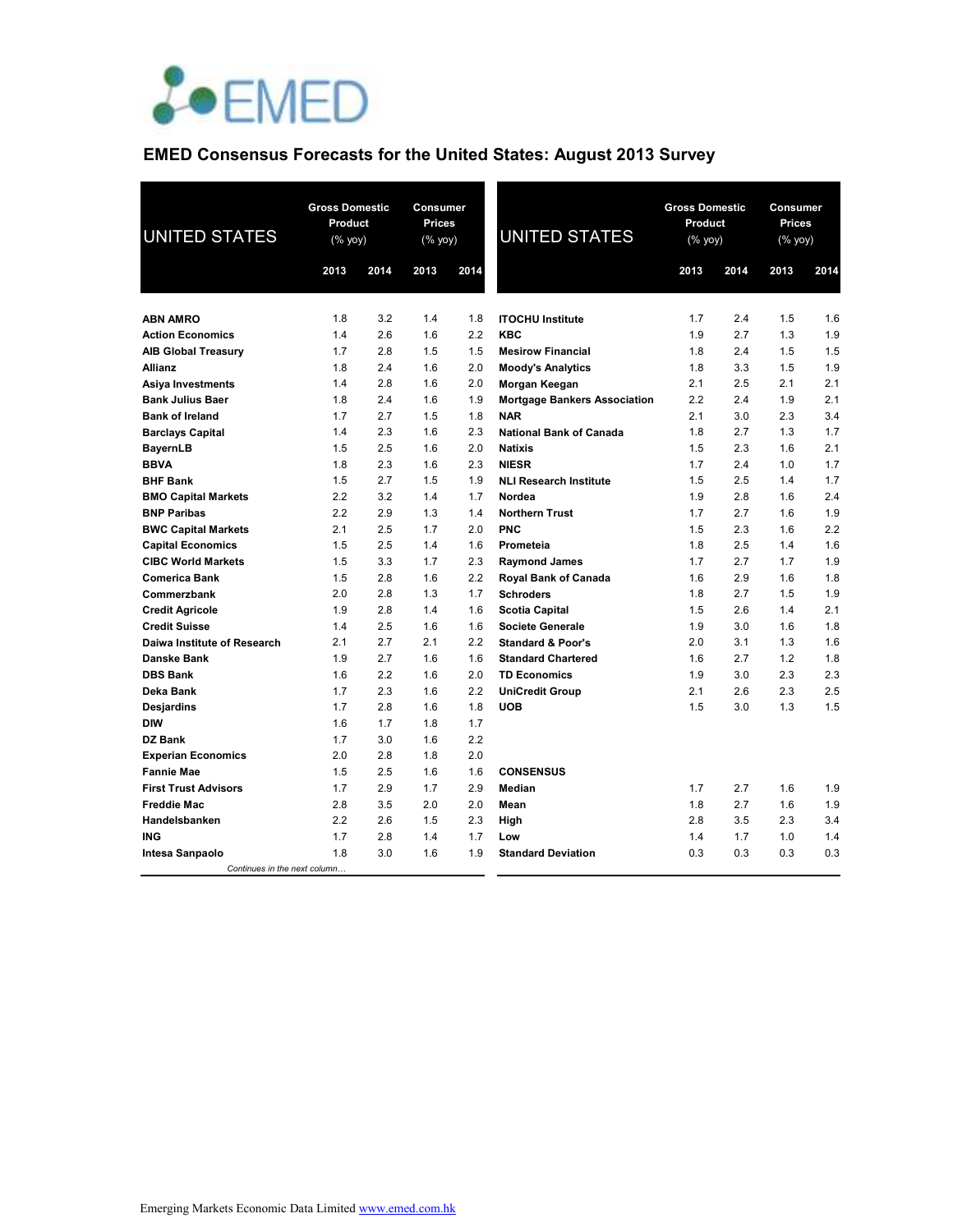

# **EMED Consensus Forecasts for the Euro Area: August 2013 Survey**

| <b>EURO AREA</b>           |                              | <b>Gross Domestic</b><br>Product<br>(% yoy) |      | Consumer<br><b>Prices</b><br>(% yoy) | <b>EURO AREA</b>              | <b>Gross Domestic</b><br>Product<br>(% yoy) |        | <b>Consumer</b><br><b>Prices</b><br>(% yoy) |      |
|----------------------------|------------------------------|---------------------------------------------|------|--------------------------------------|-------------------------------|---------------------------------------------|--------|---------------------------------------------|------|
|                            | 2013                         | 2014                                        | 2013 | 2014                                 |                               | 2013                                        | 2014   | 2013                                        | 2014 |
| <b>ABN AMRO</b>            | $-0.5$                       | 1.3                                         | 1.4  | 1.1                                  | <b>Freddie Mac</b>            | 0.3                                         | 1.5    | 2.2                                         | 1.9  |
| <b>Action Economics</b>    | $-0.6$                       | 1.0                                         | 1.5  | 1.7                                  | Handelsbanken                 | $-0.6$                                      | 1.0    | 1.7                                         | 1.7  |
| <b>AIB Global Treasury</b> | $-0.5$                       | 1.2                                         | 1.5  | 1.5                                  | <b>ING</b>                    | $-0.6$                                      | 0.9    | 1.5                                         | 1.6  |
| <b>Allianz</b>             | $-0.3$                       | 1.5                                         | 1.4  | 1.5                                  | Intesa Sanpaolo               | $-0.5$                                      | 0.8    | 1.7                                         | 1.7  |
| <b>Asiya Investments</b>   | $-0.4$                       | 0.0                                         | 1.5  | 1.5                                  | KBC                           | $-0.7$                                      | 1.0    | 1.4                                         | 1.6  |
| <b>Bank Julius Baer</b>    | $-0.6$                       | 1.0                                         | 1.3  | 1.4                                  | <b>Mizuho Securities</b>      | $-0.6$                                      | 0.8    | 1.4                                         | 1.4  |
| <b>Bank of Ireland</b>     | $-0.6$                       | 1.0                                         | 1.5  | 1.5                                  | Monte Dei Paschi Di Siena     | $-0.6$                                      | 1.0    | 1.5                                         | 1.6  |
| <b>Barclays Capital</b>    | $-0.5$                       | 1.3                                         | 1.5  | 1.3                                  | <b>Natixis</b>                | $-0.7$                                      | 0.6    | 1.5                                         | 1.5  |
| <b>BayernLB</b>            | $-0.6$                       | 0.9                                         | 1.6  | 1.6                                  | <b>NIESR</b>                  | $-0.6$                                      | 0.8    | 1.6                                         | 1.4  |
| <b>BBVA</b>                | $-0.4$                       | 1.0                                         | 1.5  | 1.4                                  | <b>NLI Research Institute</b> | $-0.6$                                      | 1.0    | 1.5                                         | 1.6  |
| <b>BHF Bank</b>            | $-0.4$                       | 1.0                                         | 1.5  | 1.8                                  | Nordea                        | $-0.8$                                      | 1.0    | 1.4                                         | 1.5  |
| <b>BMO Capital Markets</b> | $-0.7$                       | 0.7                                         | 1.4  | 1.6                                  | Prometeia                     | $-0.7$                                      | 0.8    | 1.5                                         | 1.7  |
| <b>BNP Paribas</b>         | $-0.8$                       | 0.8                                         | 1.4  | 1.2                                  | Royal Bank of Canada          | $-0.5$                                      | 1.0    | 1.5                                         | 1.3  |
| <b>BWC Capital Markets</b> | $-0.3$                       | 0.8                                         | 1.6  | 1.7                                  | <b>Schroders</b>              | $-0.6$                                      | 0.8    | 1.5                                         | 1.5  |
| <b>Capital Economics</b>   | $-1.5$                       | $-1.0$                                      | 1.2  | 0.5                                  | <b>Scotia Capital</b>         | $-0.7$                                      | 0.5    | 1.5                                         | 1.6  |
| <b>CIBC World Markets</b>  | $-0.7$                       | 1.2                                         | 2.1  | 2.2                                  | Societe Generale              | $-0.8$                                      | 0.4    | 1.5                                         | 1.4  |
| Commerzbank                | $-0.6$                       | 0.7                                         | 1.5  | 1.5                                  | <b>Standard Chartered</b>     | $-0.5$                                      | 1.3    | 1.5                                         | 1.3  |
| <b>Credit Agricole</b>     | $-0.7$                       | 1.0                                         | 1.4  | 1.4                                  | <b>TD Economics</b>           | $-0.1$                                      | 1.2    | 1.8                                         | 1.6  |
| <b>Credit Suisse</b>       | $-0.5$                       | 1.2                                         | 1.4  | 1.4                                  | <b>UniCredit Group</b>        | 0.1                                         | 1.2    | 2.0                                         | 1.8  |
| <b>Danske Bank</b>         | $-0.4$                       | 1.2                                         | 1.7  | 1.6                                  |                               |                                             |        |                                             |      |
| <b>DBS Bank</b>            | $-0.6$                       | 0.1                                         | 1.5  | 1.9                                  | <b>CONSENSUS</b>              |                                             |        |                                             |      |
| Deka Bank                  | $-0.6$                       | 0.9                                         | 1.4  | 1.5                                  | Median                        | $-0.6$                                      | 1.0    | 1.5                                         | 1.6  |
| DIW                        | $-0.5$                       | 0.9                                         | 1.5  | 1.6                                  | Mean                          | $-0.5$                                      | 0.9    | 1.6                                         | 1.5  |
| <b>DZ Bank</b>             | $-0.5$                       | 1.1                                         | 1.7  | 1.9                                  | High                          | 0.3                                         | 1.5    | 2.2                                         | 2.2  |
| <b>ETLA</b>                | $-0.5$                       | 0.9                                         | 1.8  | 1.7                                  | Low                           | $-1.5$                                      | $-1.0$ | 1.2                                         | 0.5  |
| <b>EUROFER</b>             | $-0.2$                       | 1.2                                         | 1.7  | 1.6                                  | <b>Standard Deviation</b>     | 0.3                                         | 0.4    | 0.2                                         | 0.3  |
|                            | Continues in the next column |                                             |      |                                      |                               |                                             |        |                                             |      |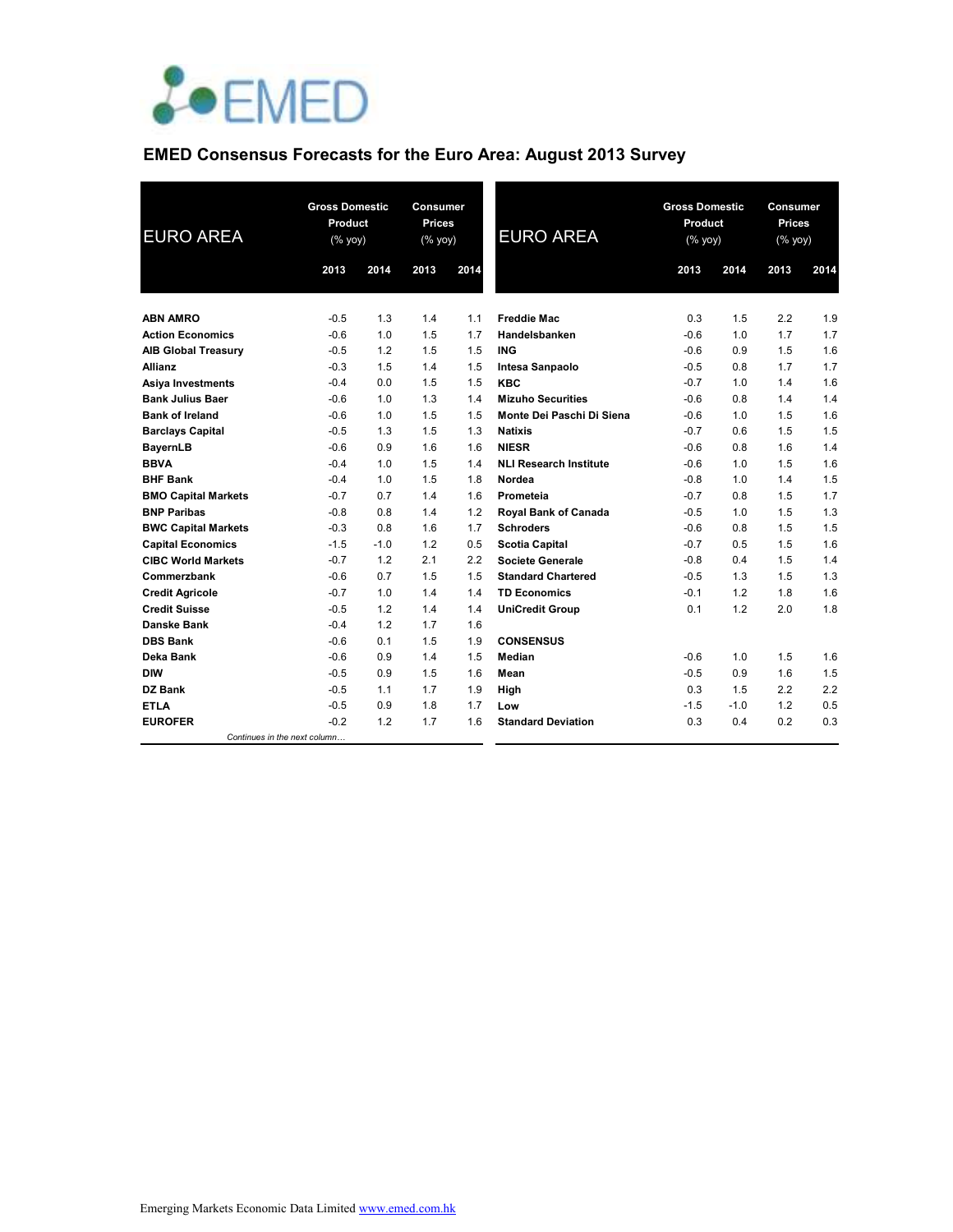

# **EMED Consensus Forecasts for Japan: August 2013 Survey**

| <b>JAPAN</b>                 | <b>Gross Domestic</b><br>Product<br>$(\%$ yoy) |      | <b>Consumer</b><br>Prices<br>$(%$ (% yoy) |      | <b>JAPAN</b>                    | <b>Gross Domestic</b><br>Product<br>$(% \mathsf{Y}^{\prime }\mathsf{Y}^{\prime }\mathsf{Y}^{\prime })$ |      | Consumer<br>Prices<br>(% yoy) |      |
|------------------------------|------------------------------------------------|------|-------------------------------------------|------|---------------------------------|--------------------------------------------------------------------------------------------------------|------|-------------------------------|------|
|                              | 2013                                           | 2014 | 2013                                      | 2014 |                                 | 2013                                                                                                   | 2014 | 2013                          | 2014 |
|                              |                                                |      |                                           |      |                                 |                                                                                                        |      |                               |      |
| <b>ABN AMRO</b>              | 1.9                                            | 2.1  | $-0.1$                                    | 2.0  | <b>ING</b>                      | 2.5                                                                                                    | 2.7  | $-0.1$                        | 1.7  |
| <b>Action Economics</b>      | 1.5                                            | 1.6  | 0.2                                       | 1.5  | <b>Intesa Sanpaolo</b>          | 0.8                                                                                                    | 2.5  | $-0.2$                        | 1.9  |
| <b>AIB Global Treasury</b>   | 1.5                                            | 1.0  | $-0.2$                                    | 2.0  | <b>ITOCHU Institute</b>         | 1.8                                                                                                    | 1.5  | 0.0                           | 2.2  |
| <b>Allianz</b>               | 1.5                                            | 1.5  | 0.0                                       | 2.3  | <b>KBC</b>                      | 1.9                                                                                                    | 1.6  | 0.2                           | 1.4  |
| <b>Asiya Investments</b>     | 1.8                                            | 2.5  | $-0.1$                                    | 2.3  | <b>Mizuho Securities</b>        | 2.7                                                                                                    | 0.6  | 0.1                           | 2.3  |
| <b>Bank Julius Baer</b>      | 1.4                                            | 1.8  | 0.4                                       | 0.8  | <b>Moody's Analytics</b>        | 1.5                                                                                                    | 2.2  | 0.1                           | 1.6  |
| Bank of Tokyo-Mitsubishi UFJ | 2.6                                            | 1.3  | 0.7                                       | 3.3  | <b>Natixis</b>                  | 2.0                                                                                                    | 1.2  | $-0.2$                        | 2.0  |
| <b>Barclays Capital</b>      | 2.1                                            | 1.5  | 0.2                                       | 2.4  | <b>NIESR</b>                    | 2.1                                                                                                    | 1.8  | $-0.4$                        | 1.3  |
| <b>BayernLB</b>              | 1.7                                            | 1.2  | 0.0                                       | 2.1  | <b>NLI Research Institute</b>   | 1.9                                                                                                    | 1.0  | 0.1                           | 2.1  |
| <b>BBVA</b>                  | 1.7                                            | 1.5  | $-0.1$                                    | 0.7  | Nordea                          | 1.4                                                                                                    | 1.1  | 0.4                           | 0.8  |
| <b>BHF Bank</b>              | 1.8                                            | 2.1  | 0.0                                       | 0.8  | Prometeia                       | 2.6                                                                                                    | 2.6  | 0.6                           | 1.2  |
| <b>BMO Capital Markets</b>   | 1.3                                            | 1.4  | $-0.5$                                    | 1.7  | <b>Roubini Global Economics</b> | 1.9                                                                                                    | 0.7  | 0.3                           | 1.6  |
| <b>BNP Paribas</b>           | 1.7                                            | 1.1  | $-0.1$                                    | 2.2  | <b>Royal Bank of Scotland</b>   | 1.8                                                                                                    | 1.4  | $-0.5$                        | 1.3  |
| <b>BWC Capital Markets</b>   | 1.5                                            | 1.6  | 0.0                                       | 1.7  | Schroders                       | 1.9                                                                                                    | 1.5  | 0.0                           | 2.1  |
| <b>Capital Economics</b>     | 1.5                                            | 1.2  | 0.0                                       | 2.6  | <b>Scotia Capital</b>           | 1.7                                                                                                    | 1.7  | 0.7                           | 1.2  |
| <b>CIBC World Markets</b>    | 1.2                                            | 2.0  | 0.5                                       | 1.2  | <b>Societe Generale</b>         | 2.4                                                                                                    | 2.1  | $-0.2$                        | 2.2  |
| Commerzbank                  | 1.1                                            | 1.3  | $-0.1$                                    | 1.5  | <b>Standard Chartered</b>       | 1.9                                                                                                    | 1.1  | 0.2                           | 1.9  |
| <b>Credit Agricole</b>       | 2.0                                            | 2.0  | 0.1                                       | 2.3  | <b>TD Economics</b>             | 1.0                                                                                                    | 1.2  | 0.3                           | 0.3  |
| <b>Credit Suisse</b>         | 2.2                                            | 1.7  | 0.3                                       | 2.4  | <b>UOB</b>                      | 1.5                                                                                                    | 2.5  | $-0.2$                        | 1.5  |
| Daiwa Institute of Research  | 3.1                                            | 0.7  | 0.3                                       | 2.9  |                                 |                                                                                                        |      |                               |      |
| <b>Danske Bank</b>           | 1.6                                            | 1.1  | 0.2                                       | 2.1  |                                 |                                                                                                        |      |                               |      |
| <b>DBS Bank</b>              | 1.8                                            | 0.9  | 0.0                                       | 2.0  | <b>CONSENSUS</b>                |                                                                                                        |      |                               |      |
| Deka Bank                    | 1.7                                            | 0.7  | $-0.2$                                    | 1.9  | Median                          | 1.8                                                                                                    | 1.5  | 0.0                           | 1.9  |
| DIW                          | 1.3                                            | 1.5  | $-0.2$                                    | 0.4  | Mean                            | 1.8                                                                                                    | 1.5  | 0.1                           | 1.7  |
| DZ Bank                      | 2.0                                            | 1.8  | $-0.2$                                    | 1.5  | High                            | 3.1                                                                                                    | 2.7  | 0.7                           | 3.3  |
| <b>Experian Economics</b>    | 1.4                                            | 1.4  | 0.0                                       | 1.8  | Low                             | 0.7                                                                                                    | 0.6  | $-0.5$                        | 0.2  |
| <b>Freddie Mac</b>           | 0.7                                            | 0.7  | 0.0                                       | 0.2  | <b>Standard Deviation</b>       | 0.5                                                                                                    | 0.5  | 0.3                           | 0.7  |
| Continues in the next column |                                                |      |                                           |      |                                 |                                                                                                        |      |                               |      |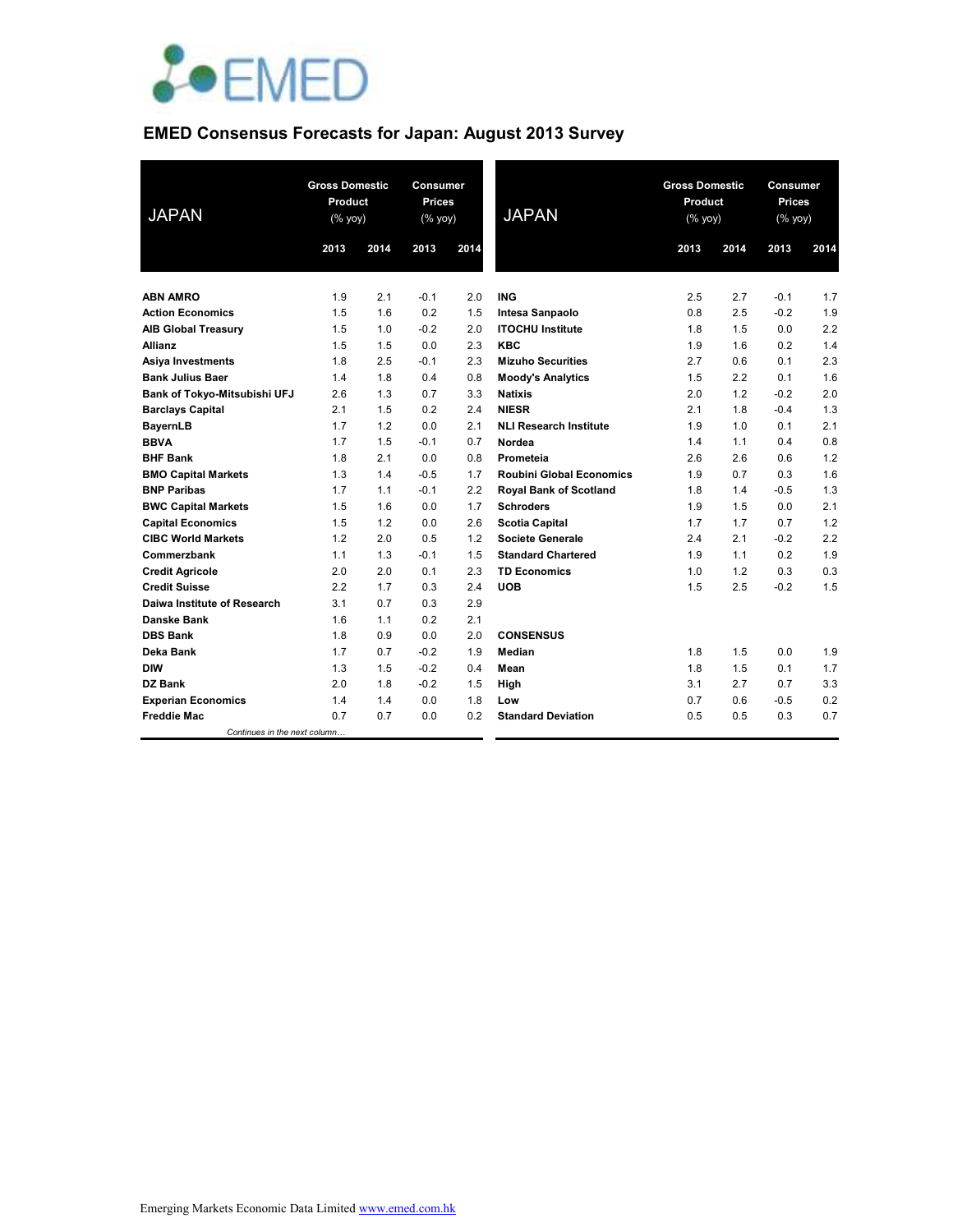

# **EMED Consensus Forecasts for China: August 2013 Survey**

| <b>CHINA</b>                 | <b>Gross Domestic</b><br>Product<br>$(% \mathsf{Y}^{\prime }\mathsf{Y}^{\prime }\mathsf{Y}^{\prime })$ |      | <b>Consumer</b><br><b>Prices</b><br>(% yoy) |      | <b>CHINA</b>                    | <b>Gross Domestic</b><br>Product<br>(% yoy) |      | Consumer<br><b>Prices</b><br>$(\%$ yoy) |      |
|------------------------------|--------------------------------------------------------------------------------------------------------|------|---------------------------------------------|------|---------------------------------|---------------------------------------------|------|-----------------------------------------|------|
|                              | 2013                                                                                                   | 2014 | 2013                                        | 2014 |                                 | 2013                                        | 2014 | 2013                                    | 2014 |
| <b>ABN AMRO</b>              | 7.5                                                                                                    | 8.0  | 3.0                                         | 3.9  | <b>ICBC</b> International       | 7.5                                         | 7.3  | 2.7                                     | 3.5  |
| <b>Action Economics</b>      | 7.5                                                                                                    | 7.7  | 3.1                                         | 3.6  | <b>ING</b>                      | 7.5                                         | 7.5  | 2.6                                     | 2.6  |
| <b>Allianz</b>               | 7.8                                                                                                    | 7.5  | 2.9                                         | 2.5  | Intesa Sanpaolo                 | 7.8                                         | 7.5  | 2.8                                     | 3.8  |
| <b>Asiya Investments</b>     | 7.5                                                                                                    | 7.5  | 2.8                                         | 3.4  | JP Morgan                       | 7.8                                         | 7.9  | 2.9                                     | 3.6  |
| <b>Bank Julius Baer</b>      | 7.0                                                                                                    | 7.0  | 2.0                                         | 2.3  | <b>KBC</b>                      | 7.6                                         | 7.4  | 2.6                                     | 2.9  |
| <b>Bank of East Asia</b>     | 7.4                                                                                                    | 7.5  | 2.6                                         | 3.1  | <b>Moody's Analytics</b>        | 7.6                                         | 7.7  | 2.5                                     | 3.4  |
| <b>Barclays Capital</b>      | 7.4                                                                                                    | 7.4  | 2.6                                         | 3.5  | <b>Natixis</b>                  | 7.7                                         | 7.5  | 2.4                                     | 3.3  |
| <b>BBVA</b>                  | 7.6                                                                                                    | 7.6  | 2.8                                         | 3.5  | <b>NIESR</b>                    | 7.4                                         | 7.0  | 2.6                                     | 3.0  |
| <b>BMO Capital Markets</b>   | 7.9                                                                                                    | 8.3  | 2.7                                         | 3.8  | <b>NLI Research Institute</b>   | 7.8                                         | 7.9  | 2.7                                     | 3.3  |
| <b>BNP Paribas</b>           | 7.6                                                                                                    | 7.3  | 2.9                                         | 3.2  | Nordea                          | 7.8                                         | 8.2  | 4.0                                     | 4.2  |
| <b>BWC Capital Markets</b>   | 7.5                                                                                                    | 7.2  | 2.9                                         | 3.3  | <b>Renaissance Capital</b>      | 7.5                                         | 7.0  | 2.5                                     | 2.5  |
| <b>Capital Economics</b>     | 7.5                                                                                                    | 7.0  | 3.0                                         | 4.0  | <b>Roubini Global Economics</b> | 7.6                                         | 6.5  | 3.2                                     | 2.9  |
| <b>CICC</b>                  | 7.4                                                                                                    | 7.3  | 2.6                                         | 3.0  | <b>Royal Bank of Scotland</b>   | 7.5                                         | 8.1  | 2.4                                     | 2.8  |
| Commerzbank                  | 7.2                                                                                                    | 7.5  | 3.5                                         | 4.0  | <b>Schroders</b>                | 7.5                                         | 7.6  | 2.6                                     | 3.2  |
| <b>Credit Agricole</b>       | 7.7                                                                                                    | 7.8  | 2.6                                         | 3.4  | <b>Scotia Capital</b>           | 7.3                                         | 7.3  | 3.3                                     | 3.9  |
| <b>Credit Suisse</b>         | 7.4                                                                                                    | 7.6  | 3.0                                         | 4.3  | <b>Societe Generale</b>         | 7.6                                         | 7.2  | 2.6                                     | 2.5  |
| Daiwa Institute of Research  | 7.4                                                                                                    | 7.2  | 2.8                                         | 3.2  | <b>Standard Chartered</b>       | 7.5                                         | 7.2  | 2.8                                     | 4.1  |
| <b>Danske Bank</b>           | 8.2                                                                                                    | 8.3  | 2.7                                         | 3.1  | <b>UniCredit Group</b>          | 8.2                                         | 8.0  | 3.1                                     | 3.5  |
| <b>DBS Bank</b>              | 8.0                                                                                                    | 8.5  | 3.5                                         | 3.5  | <b>UOB</b>                      | 7.8                                         | 7.7  | 2.6                                     | 3.1  |
| Deka Bank                    | 7.4                                                                                                    | 7.3  | 2.5                                         | 2.7  |                                 |                                             |      |                                         |      |
| <b>DIW</b>                   | 8.3                                                                                                    | 7.5  | 3.3                                         | 3.7  | <b>CONSENSUS</b>                |                                             |      |                                         |      |
| <b>DZ Bank</b>               | 7.5                                                                                                    | 7.9  | 2.7                                         | 3.7  | Median                          | 7.5                                         | 7.5  | 2.8                                     | 3.4  |
| <b>Erste Group Bank AG</b>   | 8.0                                                                                                    | 8.5  | 3.0                                         | n.a. | Mean                            | 7.6                                         | 7.6  | 2.8                                     | 3.4  |
| <b>Experian Economics</b>    | 7.8                                                                                                    | 8.3  | 2.5                                         | 3.8  | High                            | 8.3                                         | 8.5  | 4.0                                     | 4.3  |
| <b>Freddie Mac</b>           | 8.1                                                                                                    | 7.8  | 3.2                                         | 4.2  | Low                             | 7.0                                         | 6.5  | 2.0                                     | 2.3  |
| Handelsbanken                | 7.5                                                                                                    | 7.5  | 3.5                                         | 3.2  | <b>Standard Deviation</b>       | 0.3                                         | 0.4  | 0.4                                     | 0.5  |
| Continues in the next column |                                                                                                        |      |                                             |      |                                 |                                             |      |                                         |      |